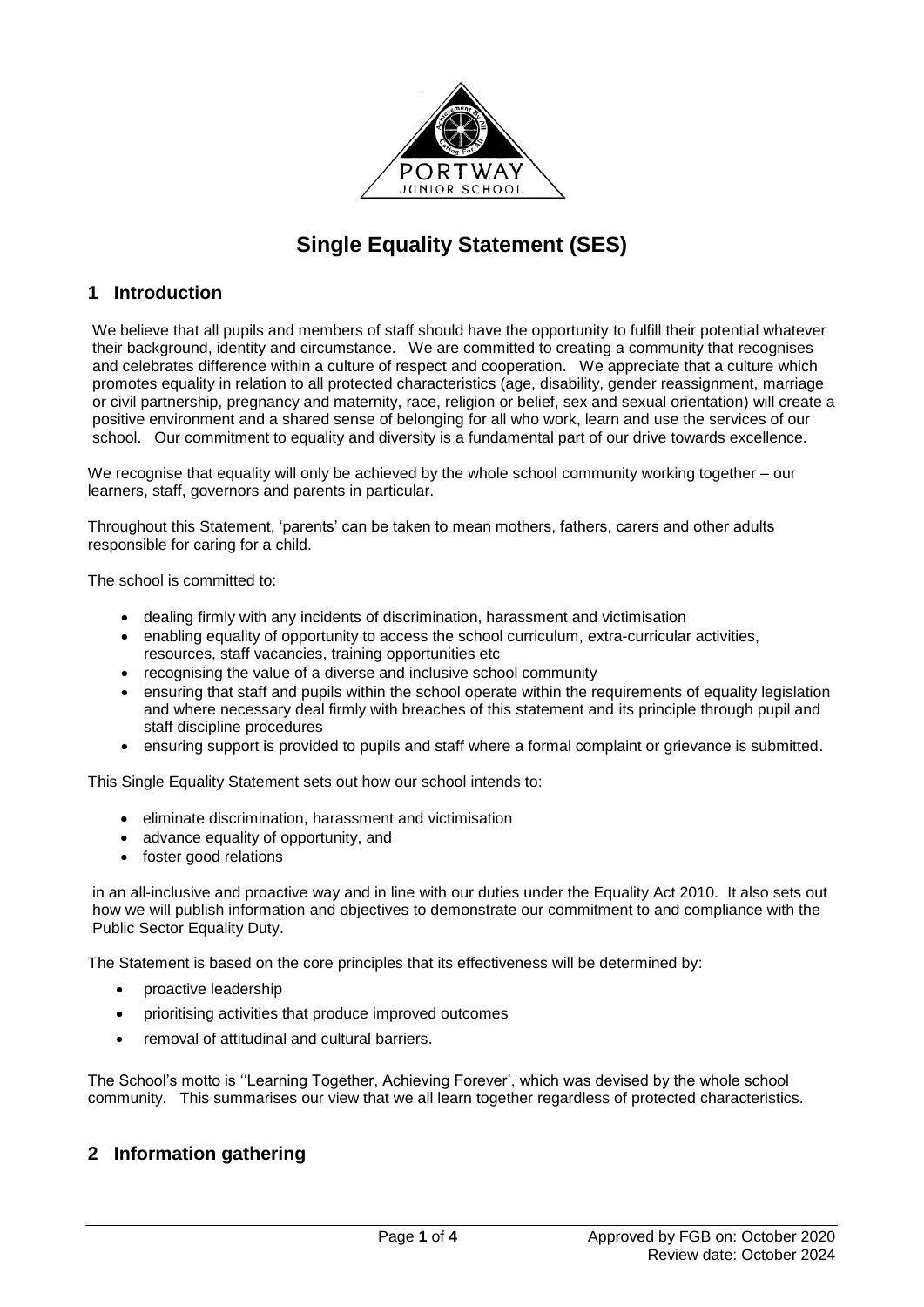We will collect a broad range of qualitative and quantitative information to monitor our policies and practice and to demonstrate our progress in equality, inclusion and community cohesion. Our single equality approach helps us to more effectively monitor our progress and performance, as our pupils and staff may face more than one barrier to achieving their full potential. We will consider the information we have collected about our school, where possible, in the context of national and county information.

The quantitative information we will collect is:

- local catchment area, demographics
- where information can be disaggregated by protected characteristics, for pupils:
	- admissions
	- attendance
		- achievement and progression
	- rewards and sanctions
- participation in the school council
- take up of extracurricular activities<br>• complaints and incidents of
	- complaints and incidents of discrimination or bullying

To ensure that individuals cannot be identified, we will not publish statistics for small groups of pupils, in line with the practice adopted by the DfE, neither will we publish information on staff as we have less than 150 and are therefore not required to do so.

The qualitative information we will use, but not limited to, is:

- school policies relative to prohibited conduct and avoidance of discrimination
- minutes of governor meetings evidencing discussion on equality
- understanding of children from different backgrounds
- policies relative to promotion of tolerance, friendship and an understanding of different cultures.

## **3 Using equality information**

We use the information collected to

- evaluate how well we comply with all our duties under the Equality Act
- assess the potential and actual impact of policies and procedures
- decide where positive action may be appropriate
- identify priorities, set equality objectives and update our accessibility plan
- monitor progress towards meeting these objectives and implementing our accessibility plan
- inform future action.

Current information shows us that in Portway Junior School there are no significant issues that need to be addressed. We will nevertheless be constantly vigilant to identify and act in respect to any failures that emerge in our need to comply with this Statement.

The objective we have set for the next four years can be found in the SES action plan, which is reviewed annually.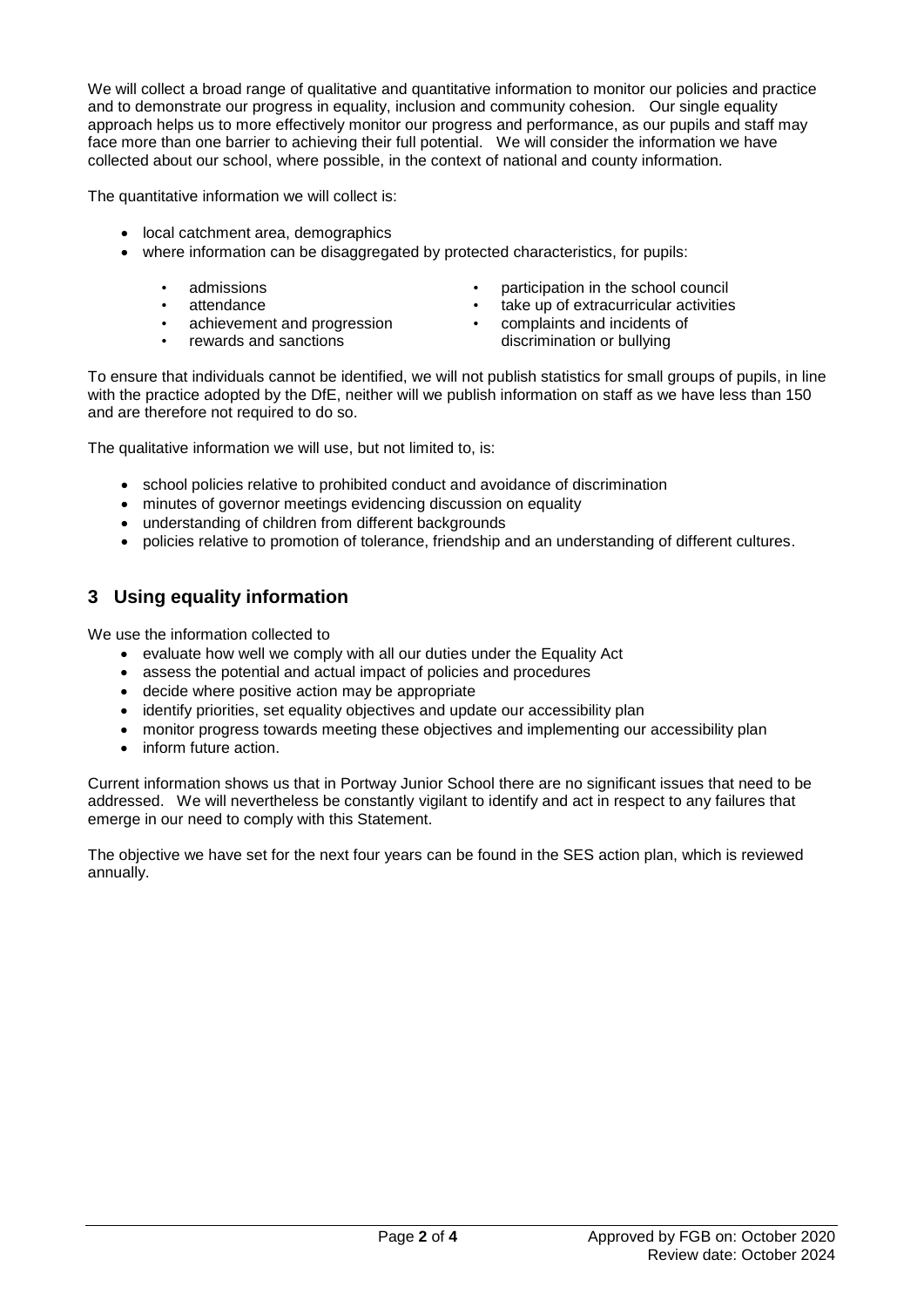## **4 Involvement of staff, pupils, and parents**

#### **a) Developing our Statement**

The involvement of a diverse group of people has been instrumental in shaping our Single Equality Statement. We have strived to involve the full diversity of our school and community, recognising that people who share a protected characteristic are best placed to identify key issues for us to address.

In developing our Statement, we have involved staff, pupils, parents and others in the following ways:

- involvement of the student council
- staff discussions
- contact with parents
- contact with local community (where possible)

#### **b) Ongoing involvement**

We have strategies in place to promote the participation of pupils, parents, staff and others in decisionmaking and in making a positive contribution to school life. We will embed equality and inclusion into these strategies so that learners, parents and others from diverse backgrounds are appropriately involved in shaping provision and improving practice. We will consult pupils, parents, staff and others where there is an individual need or requirement to do so and seek expert advice where it is difficult for us to respond positively.

We will ensure that outcomes from all involvement activities inform the action taken by the senior leadership of the school.

### **5 Monitoring and evaluating the Single Equality Statement**

We will regularly monitor and evaluate the implementation of our Single Equality Statement and objectives.

We want this Statement to be a 'whole organisational' document that drives forward equality and achieves improved outcomes. As such, our progress will have regular oversight by the senior leadership of the school and the governing body.

We will formally review, evaluate and revise this Single Equality Statement and our objective every four years. This process will again involve staff, learners, parents and others who reflect the full diversity of the school community.

### **6 Key school policies and procedures**

School policies where consideration of equality issues is likely to be particularly relevant are:

- Admissions
- Anti-bullying
- Attendance & Punctuality
- Behaviour Management Policy
- Child Protection
- Collective Worship
- Complaints Procedure
- Inclusions/Exclusions
- $\bullet$  Pav
- Performance Management
- PHSE & Citizenship
- Physical Restraint
- $\bullet$  SEN
- Sex & Relationship
- Teaching, Learning & Curriculum